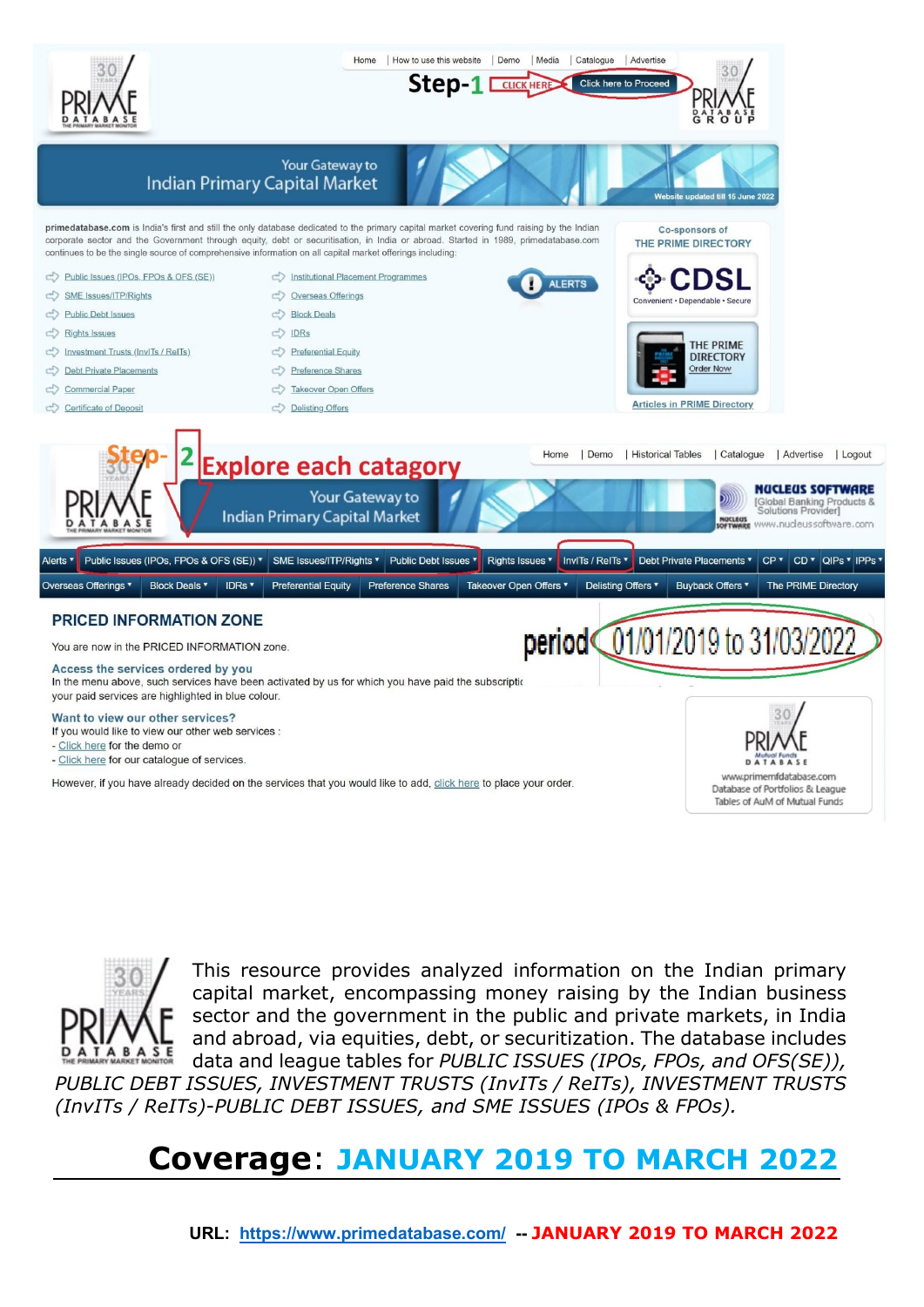# **1. PUBLIC ISSUES (IPOs, FPOs & OFS(SE))**

## **DATA**

- Issue Search & Prospectus Centre
- Advanced Database Search
- Anchor Investors
- Selling Shareholders
- Company Specific Search#
- Fund Requirements
- PSUs Offerings
- Offers for Sale (Auctions-Stock
- Exchange)-Advanced Database Search
- Offers for Sale (Auctions-Stock
- Exchange)-Market Price Movements
- Dilution of Promoter`s Holding

## **LEAGUE TABLES**

- Investment Bankers
- Investment Bankers Inter-se allocation of responsibilities (w.e.f.1.4.2020)
- Syndicate Members
- Brokers
- Seller's Brokers-OFS(SE)
- Registrars
- Solicitors

### **2. PUBLIC DEBT ISSUES DATA**

- Advanced Database Search
- Company Specific Search#
- Industry-Wise Summary

## **LEAGUE TABLES**

- Investment Bankers
- Brokers
- Registrars
- Solicitors
- Printers
- Advertising Agencies

## **3. INVESTMENT TRUSTS (InvITs / ReITs)**

## **DATA**

- Issue Search & Prospectus Centre
- Advanced Database Search
- Anchor Investors
- Company Specific Search#
- Price/Volume Data Tracking (BSE & NSE)
- Listing and Current Market Price
- Industry-Wise Summary
- Top 25 Issuers / Issuer's History
- Issue Response
- City-Wise Response
- IPO/FPO-Price Bands
- Graded IPOs Market Price Movements
- Price/Volume Data Tracking (BSE & NSE)
- IPOs Listing and Current Market Price
- FPOs Price History
- Industry-Wise Summary
- Top 25 Issuers/ Issuer`s History
- Issue Response
- City-Wise Response
- Printers
- Advertising Agencies
- Collecting Bankers-by No. of

Issues/Issue Amount/Collection

Amount/Issue-wise Collection Chart

- Underwriters
- Stock Exchanges
- IPO Grading Agencies
- Issuer`s History
- Debenture Trustees
- Issue Response
- City-Wise Response

- Collecting Bankers-by No. of Issues/Issue Amount/Collection Amount/Issue-wise Collection Chart

- Stock Exchanges
- Debenture Trustees
- Credit Rating Agencies

## **LEAGUE TABLES**

- Investment Bankers
- Syndicate Members
- Brokers
- Registrars
- Solicitors
- Printers
- Advertising Agencies
- Collecting Bankers-by No. of

Issues/Issue Amount/Collection Amount/Issue-wise Collection Chart

- Underwriters
- Stock Exchanges